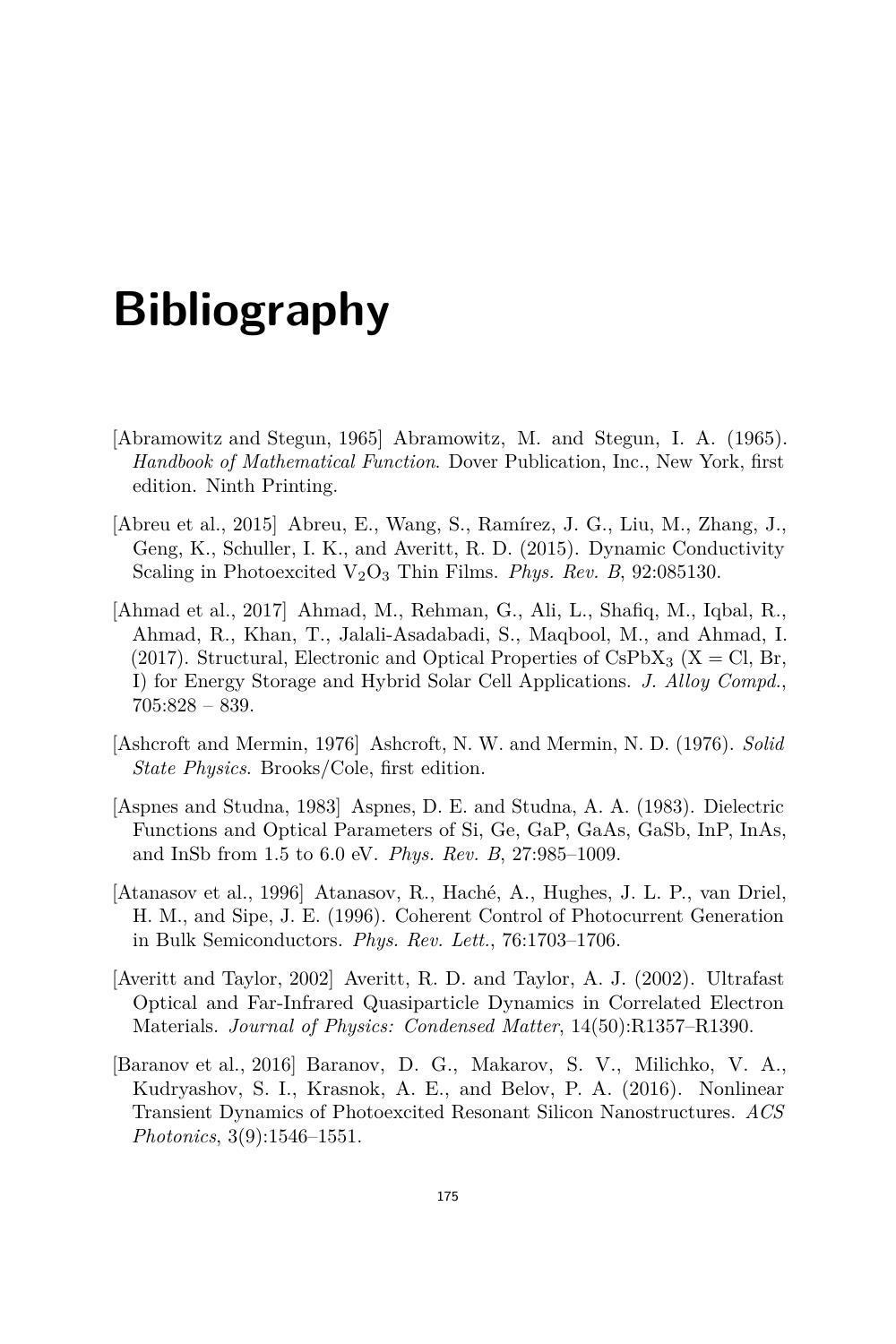- [Basov et al., 2017] Basov, D. N., Averitt, R. D., and Hsieh, D. (2017). Towards Properties on Demand in Quantum Materials. *Nature Materials*, 16:1077– 1088.
- [Battie et al., 2014] Battie, Y., Resano-Garcia, A., Chaoui, N., Zhang, Y., and En Naciri, A. (2014). Extended Maxwell-Garnett-Mie Formulation Applied to Size Dispersion of Metallic Nanoparticles Embedded in Host Liquid Matrix. *J. Chem. Phys.*, 140(4):044705.
- [Becker et al., 1988] Becker, P. C., Fragnito, H. L., Cruz, C. H. B., Fork, R. L., Cunningham, J. E., Henry, J. E., and Shank, C. V. (1988). Femtosecond Photon Echoes from Band-to-Band Transitions in GaAs. *Phys. Rev. Lett.*, 61:1647–1649.
- [Bennett et al., 1990] Bennett, B. R., Soref, R. A., and Del Alamo, J. A. (1990). Carrier-Induced Change in Refractive Index of InP, GaAs and InGaAsP. *IEEE J. Quantum Electron.*, 26:113–122.
- [Berestennikov et al., 2019] Berestennikov, A. S., Voroshilov, P. M., Makarov, S. V., and Kivshar, Y. S. (2019). Active Meta-Optics and Nanophotonics with Halide Perovskites. *Appl. Phys. Rev.*, 6(3):031307.
- [Bloch, 1929] Bloch, F. (1929). Über die Quantenmechanik der Elektronen in Kristallgittern. *Zeitschrift für Physik*, 52:555–600.
- [Bohren and Huffman, 1983] Bohren, C. F. and Huffman, D. R. (1983). *Absorption and Scattering of Light by Small Particles*. John Wiley & Sons, New York, 1 edition.
- [Brida et al., 2012] Brida, D., Manzoni, C., and Cerullo, G. (2012). Phase-Locked Pulses for Two-Dimensional Spectroscopy by a Birefringent Delay Line. *Opt. Lett.*, 37(15):3027–3029.
- [Brumer and Shapiro, 1986] Brumer, P. and Shapiro, M. (1986). Control of Unimolecular Reactions Using Coherent Light. *Chemical Physics Letters*, 126:541–546.
- [Burstein, 1954] Burstein, E. (1954). Anomalous Optical Absorption Limit in InSb. *Phys. Rev.*, 93:632–633.
- [Byun et al., 2017] Byun, H. R., Park, D. Y., Oh, H. M., Namkoong, G., and Jeong, M. S. (2017). Light Soaking Phenomena in Organic - Inorganic Mixed Halide Perovskite Single Crystals. *ACS Photonics*, 4(11):2813–2820.
- [Calendron et al., 2015] Calendron, A.-L., Çankaya, H., Cirmi, G., and Kärtner, F. X. (2015). White-Light Generation with sub-ps Pulses. *Opt. Express*, 23(11):13866–13879.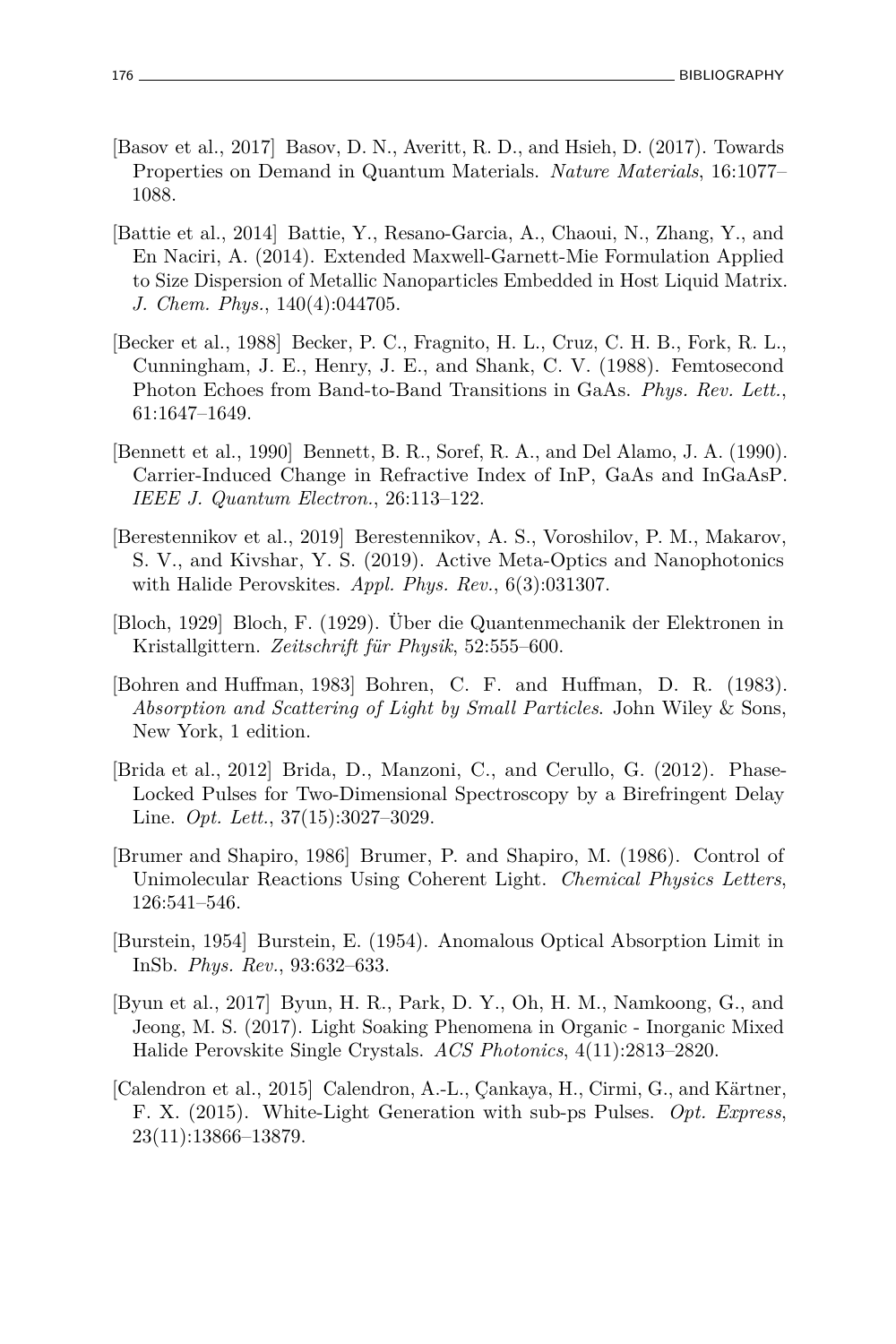- [Castellani et al., 1978] Castellani, C., Natoli, C. R., and Ranninger, J. (1978). Magnetic Structure of  $V_2O_3$  in the Insulating Phase. *Phys. Rev. B*, 18:4945– 4966.
- [Cavalleri et al., 2004] Cavalleri, A., Dekorsy, T., Chong, H. H. W., Kieffer, J. C., and Schoenlein, R. W. (2004). Evidence for a Structurally-Driven Insulator-to-Metal Transition in  $VO<sub>2</sub>$ : A View from the Ultrafast Timescale. *Phys. Rev. B*, 70:161102.
- [Cavalleri et al., 2001] Cavalleri, A., Tóth, C., Siders, C. W., Squier, J. A., Ráksi, F., Forget, P., and Kieffer, J. C. (2001). Femtosecond Structural Dynamics in VO<sup>2</sup> during an Ultrafast Solid-Solid Phase Transition. *Phys. Rev. Lett.*, 87:237401.
- [Cha et al., 2017] Cha, J.-H., Han, J. H., Yin, W., Park, C., Park, Y., Ahn, T. K., Cho, J. H., and Jung, D.-Y. (2017). Photoresponse of  $CsPbBr<sub>3</sub>$  and Cs4PbBr<sup>6</sup> Perovskite Single Crystals. *J. Phys. Chem. Lett.*, 8:565–570.
- [Chanana et al., 2018] Chanana, A., Liu, X., Zhang, C., Vardeny, Z. V., and Nahata, A. (2018). Ultrafast Frequency-Agile Terahertz Devices Using Methylammonium Lead Halide Perovskites. *Sci. Adv.*, 4(5).
- [Chemla et al., 1984] Chemla, D., Miller, D., Smith, P., Gossard, A., and Wiegmann, W. (1984). Room Temperature Excitonic Nonlinear Absorption and Refraction in GaAs/AlGaAs Multiple Quantum Well Structures. *IEEE Journal of Quantum Electronics*, 20(3):265–275.
- [Chen et al., 1990] Chen, C., Yin, Y.-Y., and Elliott, D. S. (1990). Interference Between Optical Transitions. *Phys. Rev. Lett.*, 64:507–510.
- [Cho et al., 2006] Cho, M., Brixner, T., Stiopkin, I., Vaswani, H., and Fleming, G. R. (2006). Two Dimensional Electronic Spectroscopy of Molecular Complexes. *Journal of the Chinese Chemical Society*, 53(1):15–24.
- [Clark et al., 2016] Clark, D. J., Stoumpos, C. C., Saouma, F. O., Kanatzidis, M. G., and Jang, J. I. (2016). Polarization-Selective Three-Photon Absorption and Subsequent Photoluminescence in CsPbBr<sup>3</sup> Single Crystal at Room Temperature. *Phys. Rev. B*, 93:195202.
- [Collini, 2013] Collini, E. (2013). Spectroscopic Signatures of Quantum-Coherent Energy Transfer. *Chem. Soc. Rev.*, 42:4932–4947.
- [Cundiff and Mukamel, 2013] Cundiff, S. and Mukamel, S. (2013). Optical Multidimensional Coherent Spectroscopy. *Physics Today*, 66:44–49.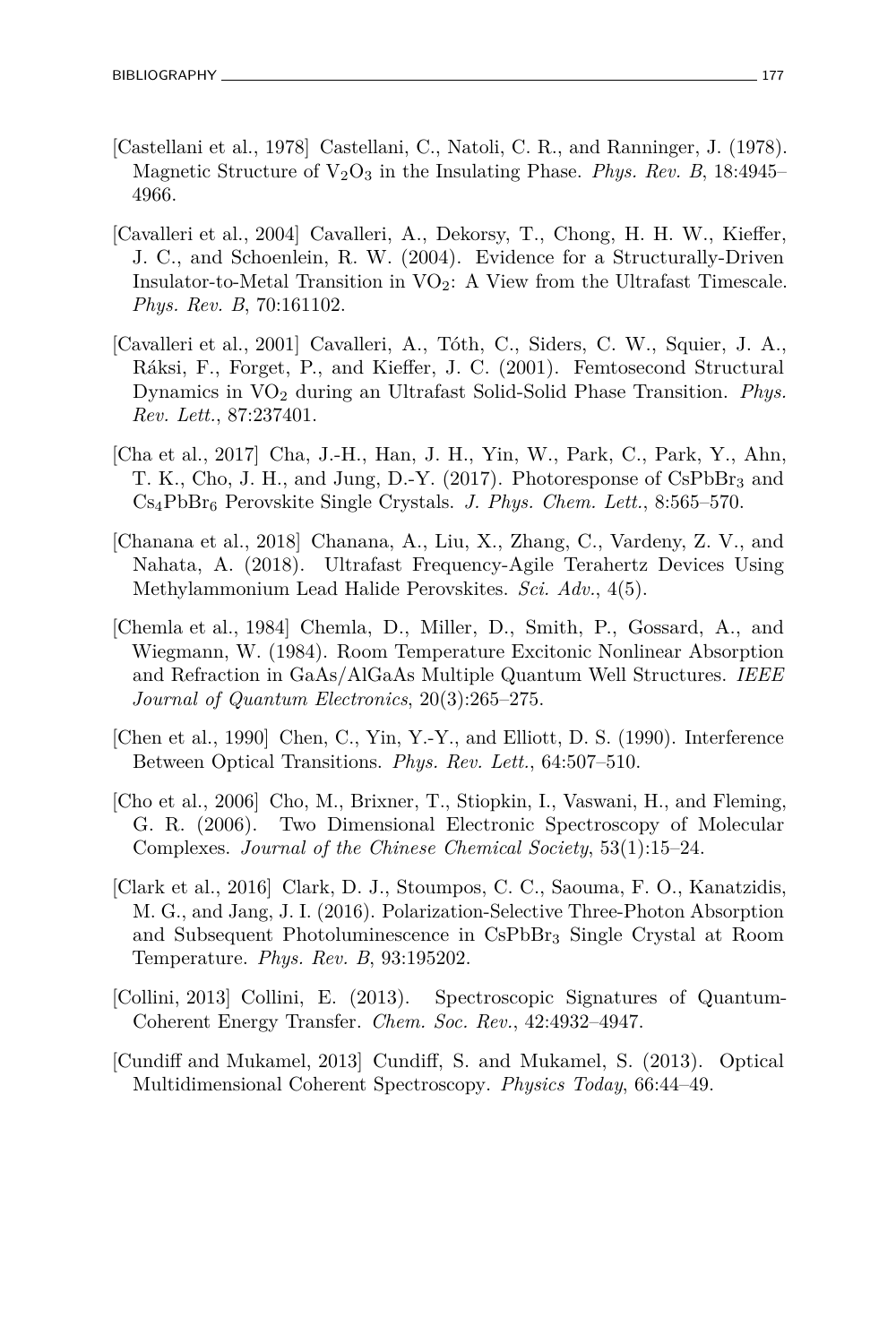- [Dernier and Marezio, 1970] Dernier, P. D. and Marezio, M. (1970). Crystal Structure of the Low-Temperature Antiferromagnetic Phase of  $V_2O_3$ . *Phys. Rev. B*, 2:3771–3776.
- [Diels and Rudolph, 2006] Diels, J.-C. F. and Rudolph, W. (2006). *Ultrashort Laser Pulse Phenomena*. Elsevier, second edition.
- [Dillemans et al., 2014] Dillemans, L., Smets, T., Lieten, R. R., Menghini, M., Su, C.-Y., and Locquet, J.-P. (2014). Evidence of the Metal-Insulator Transition in Ultrathin Unstrained V2O<sup>3</sup> Thin Films. *Applied Physics Letters*, 104(7):071902.
- [Dong et al., 2015] Dong, Q., Fang, Y., Shao, Y., Mulligan, P., Qiu, J., Cao, L., and Huang, J. (2015). Electron-Hole Diffusion Lengths  $> 175 \mu m$  in Solution-Grown CH3NH3PbI<sup>3</sup> Single Crystals. *Science*, 347(6225):967–970.
- [Editorial, 2019] Editorial (2019). A Decade of Perovskite Photovoltaics. *Nat. Energy*, 4(1):1.
- [Evlyukhin et al., 2012] Evlyukhin, A. B., Novikov, S. M., Zywietz, U., Eriksen, R. L., Reinhardt, C., Bozhevolnyi, S. I., and Chichkov, B. N. (2012). Demonstration of Magnetic Dipole Resonances of Dielectric Nanospheres in the Visible Region. *Nano Lett.*, 12:3749–3755.
- [Evlyukhin et al., 2011] Evlyukhin, A. B., Reinhardt, C., and Chichkov, B. N. (2011). Multipole Light Scattering by Nonspherical Nanoparticles in the Discrete Dipole Approximation. *Phys. Rev. B*, 84:235429.
- [Fang et al., 2014] Fang, X., Lun Tseng, M., Ou, J.-Y., MacDonald, K. F., Ping Tsai, D., and Zheludev, N. I. (2014). Ultrafast All-Optical Switching via Coherent Modulation of Metamaterial Absorption. *Applied Physics Letters*, 104(14):141102.
- [Fano, 1961] Fano, U. (1961). Effects of Configuration Interaction on Intensities and Phase Shifts. *Phys. Rev.*, 124:1866–1878.
- [Fiebig et al., 2000] Fiebig, M., Miyano, K., Tomioka, Y., and Tokura, Y. (2000). Sub-picosecond Photo-Induced Melting of a Charge-Ordered State in a Perovskite Manganite. *Applied Physics B*, 71:211–215.
- [Fowles, 1975] Fowles, G. R. (1975). *Introduction to Modern Optics*. Dover Publications, INC., New York, second edition.
- [Fox, 2010] Fox, M. (2010). *Optical Properties of Solids*. Oxford University Press, United States of America, second edition.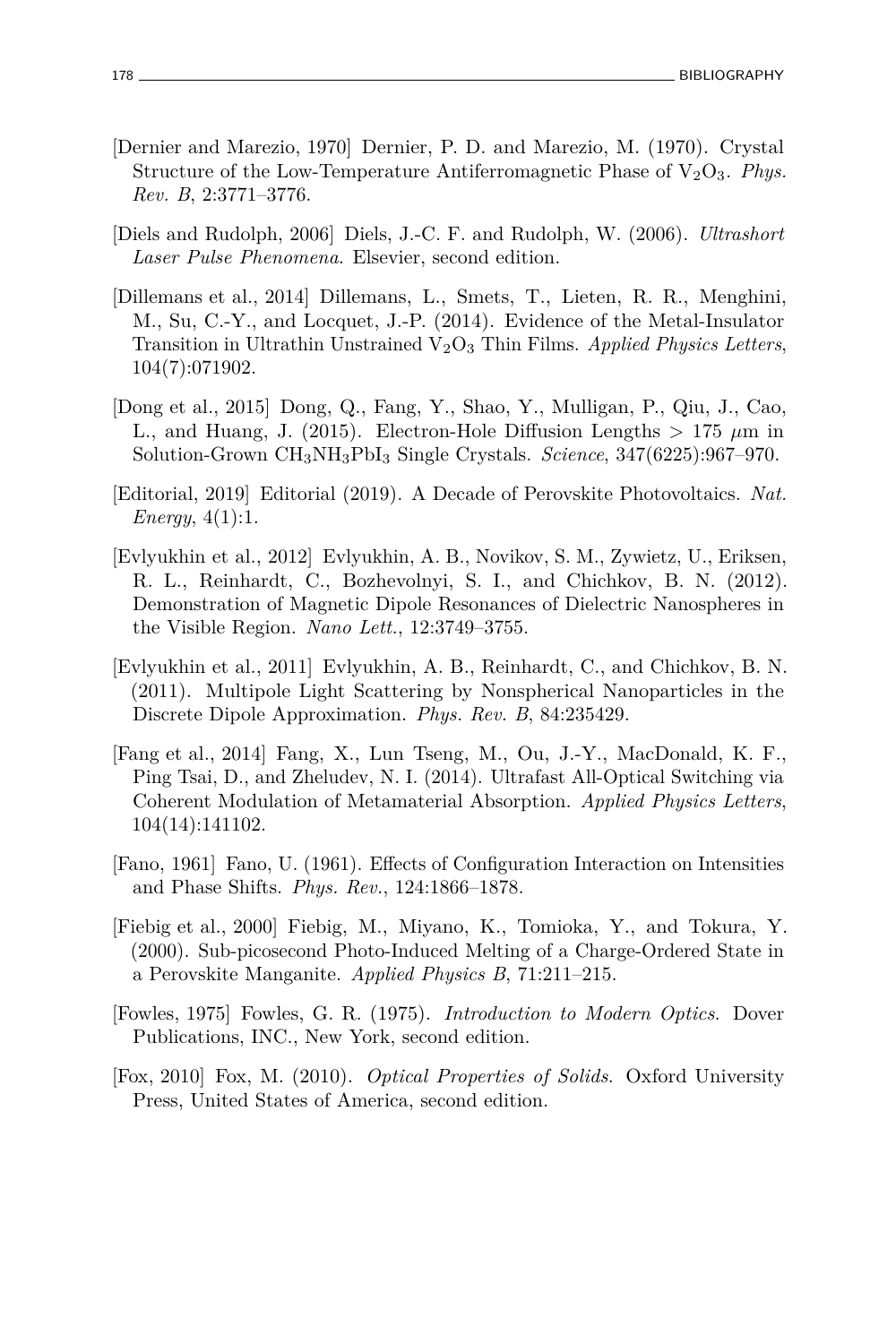- [Franceschini et al., 2020] Franceschini, P., Carletti, L., Pushkarev, A. P., Preda, F., Perri, A., Tognazzi, A., Ronchi, A., Ferrini, G., Pagliara, S., Banfi, F., Polli, D., Cerullo, G., De Angelis, C., Makarov, S. V., and Giannetti, C. (2020). Tuning the Ultrafast Response of Fano Resonances in Halide Perovskite Nanoparticles. *ACS Nano*, 14:13602–13610.
- [Fu et al., 2019] Fu, Y., Zhu, H., Chen, J., Hautzinger, M. P., Zhu, X.-Y., and Jin, S. (2019). Metal Halide Perovskite Nanostructures for Optoelectronic Applications and the Study of Physical Properties. *Nat. Rev. Mater.*, 4(3):169– 188.
- [Gandolfi et al., 2017] Gandolfi, M., Celardo, G. L., Borgonovi, F., Ferrini, G., Avella, A., Banfi, F., and Giannetti, C. (2017). Emergent Ultrafast Phenomena in Correlated Oxides and Heterostructures. *Physica Scripta*, 92(3):034004.
- [Gao et al., 2018] Gao, Y., Huang, C., Hao, C., Sun, S., Zhang, L., Zhang, C., Duan, Z., Wang, K., Jin, Z., Zhang, N., Kildishev, A. V., Qiu, C.-W., Song, Q., and Xiao, S. (2018). Lead Halide Perovskite Nanostructures for Dynamic Color Display. *ACS Nano*, 12(9):8847–8854.
- [General Assembly, 2013] General Assembly, U. N. (2013). International Year of Light and Light-based Technologies, 2015. *A/RES/68/221*.
- [Gholipour et al., 2017] Gholipour, B., Adamo, G., Cortecchia, D., Krishnamoorthy, H. N. S., Birowosuto, M. D., Zheludev, N. I., and Soci, C. (2017). Organometallic Perovskite Metasurfaces. *Adv. Mater.*, 29(9):1604268.
- [Giannetti, 2016] Giannetti, C. (2016). New Perspectives in the Ultrafast Spectroscopy of Many-Body Excitations in Correlated Materials. *La Rivista del Nuovo Cimento*, 39:279–288.
- [Giannetti et al., 2016] Giannetti, C., Capone, M., Fausti, D., Fabrizio, M., Parmigiani, F., and Mihailovic, D. (2016). Ultrafast Optical Spectroscopy of Strongly Correlated Materials and High-Temperature Superconductors: a Non-Equilibrium Approach. *Advances in Physics*, 65(2):58–238.
- [Giannetti et al., 2007] Giannetti, C., Revaz, B., Banfi, F., Montagnese, M., Ferrini, G., Cilento, F., Maccalli, S., Vavassori, P., Oliviero, G., Bontempi, E., Depero, L. E., Metlushko, V., and Parmigiani, F. (2007). Thermomechanical Behavior of Surface Acoustic Waves in Ordered Arrays of Nanodisks Studied by Near-Infrared Pump-Probe Diffraction Experiments. *Phys. Rev. B*, 76:125413.
- [Gordon et al., 1999] Gordon, R. J., Zhu, L., and Seideman, T. (1999). Coherent Control of Chemical Reactions. *Acc. Chem. Res.*, 32:1007–1016.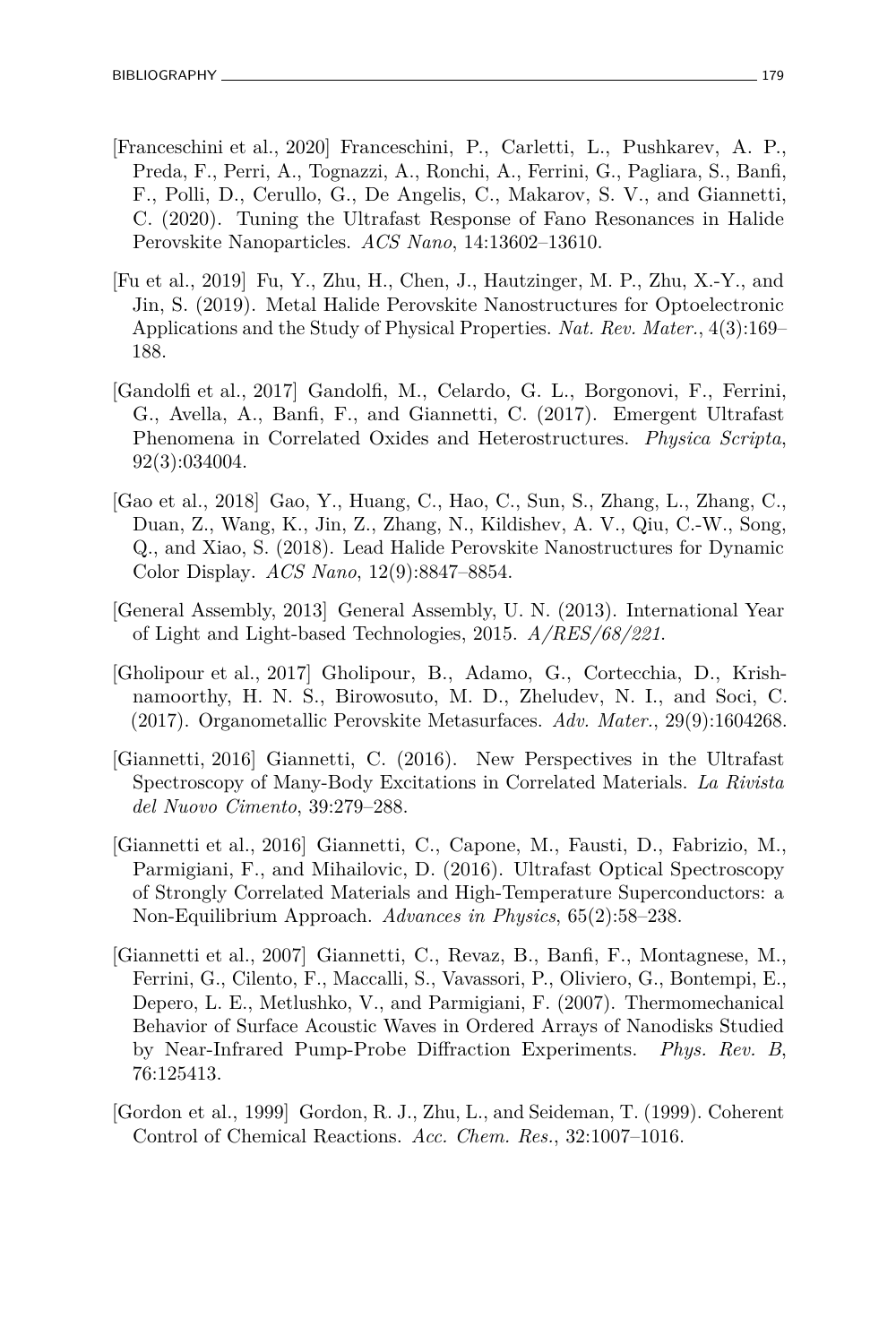- [Green et al., 2014] Green, M. A., Ho-Baillie, A., and Snaith, H. J. (2014). The Emergence of Perovskite Solar Cells. *Nat. Photonics*, 8:506–514.
- [Grieger and Fabrizio, 2015] Grieger, D. and Fabrizio, M. (2015). Low-Temperature Magnetic Ordering and Structural Distortions in Vanadium Sesquioxide V2O3. *Phys. Rev. B*, 92:075121.
- [Grosso and Pastori Parravicini, 2014] Grosso, G. and Pastori Parravicini, G. (2014). *Solid State Physics*. Elsevier, second edition.
- [Guénon et al., 2013] Guénon, S., Scharinger, S., Wang, S., Ramírez, J. G., Koelle, D., Kleiner, R., and Schuller, I. K. (2013). Electrical Breakdown in a V2O<sup>3</sup> Device at the Insulator-to-Metal Transition. *EPL (Europhysics Letters)*, 101(5):57003.
- [Haché et al., 1997] Haché, A., Kostoulas, Y., Atanasov, R., Hughes, J. L. P., Sipe, J. E., and van Driel, H. M. (1997). Observation of Coherently Controlled Photocurrent in Unbiased, Bulk GaAs. *Phys. Rev. Lett.*, 78:306–309.
- [Hamm and Zanni, 2011] Hamm, P. and Zanni, M. (2011). *Concepts and Methods of 2D Infrared Spectroscopy*. Cambridge University Press, first edition.
- [Hansmann et al., 2012] Hansmann, P., Haverkort, M. W., Toschi, A., Sangiovanni, G., Rodolakis, F., Rueff, J. P., Marsi, M., and Held, K. (2012). Atomic and Itinerant Effects at the Transition-Metal X-ray Absorption *K* Pre-Edge Exemplified in the Case of  $V_2O_3$ . *Phys. Rev. B*, 85:115136.
- [Hansmann et al., 2013] Hansmann, P., Toschi, A., Sangiovanni, G., Saha-Dasgupta, T., Lupi, S., Marsi, M., and Held, K. (2013). Mott–Hubbard Transition in  $V_2O_3$  Revisited. *physica status solidi* (b), 250(7):1251-1264.
- [Heidrich et al., 1978] Heidrich, K., Künzel, H., and Treusch, J. (1978). Optical Properties and Electronic Structure of CsPbCl<sup>3</sup> and CsPbBr3. *Solid State Communications*, 25(11):887–889.
- [Heidrich et al., 1981] Heidrich, K., Schäfer, W., Schreiber, M., Söchtig, J., Trendel, G., Treusch, J., Grandke, T., and Stolz, H. J. (1981). Electronic Structure, Photoemission Spectra, and Vacuum-Ultraviolet Optical Spectra of CsPbCl<sup>3</sup> and CsPbBr3. *Phys. Rev. B*, 24:5642–5649.
- [Herz, 2016] Herz, L. M. (2016). Charge-Carrier Dynamics in Organic Inorganic Metal Halide Perovskites. *Annu. Rev. of Phys. Chem.*, 67(1):65–89.
- [Homm, 2019] Homm, P. J. (2019). *Electronic, Structural and Optical Phase Transitions in Strongly Correlated Oxide Thin Films Grown by Molecular Beam Epitaxy*. PhD thesis, KU Leuven.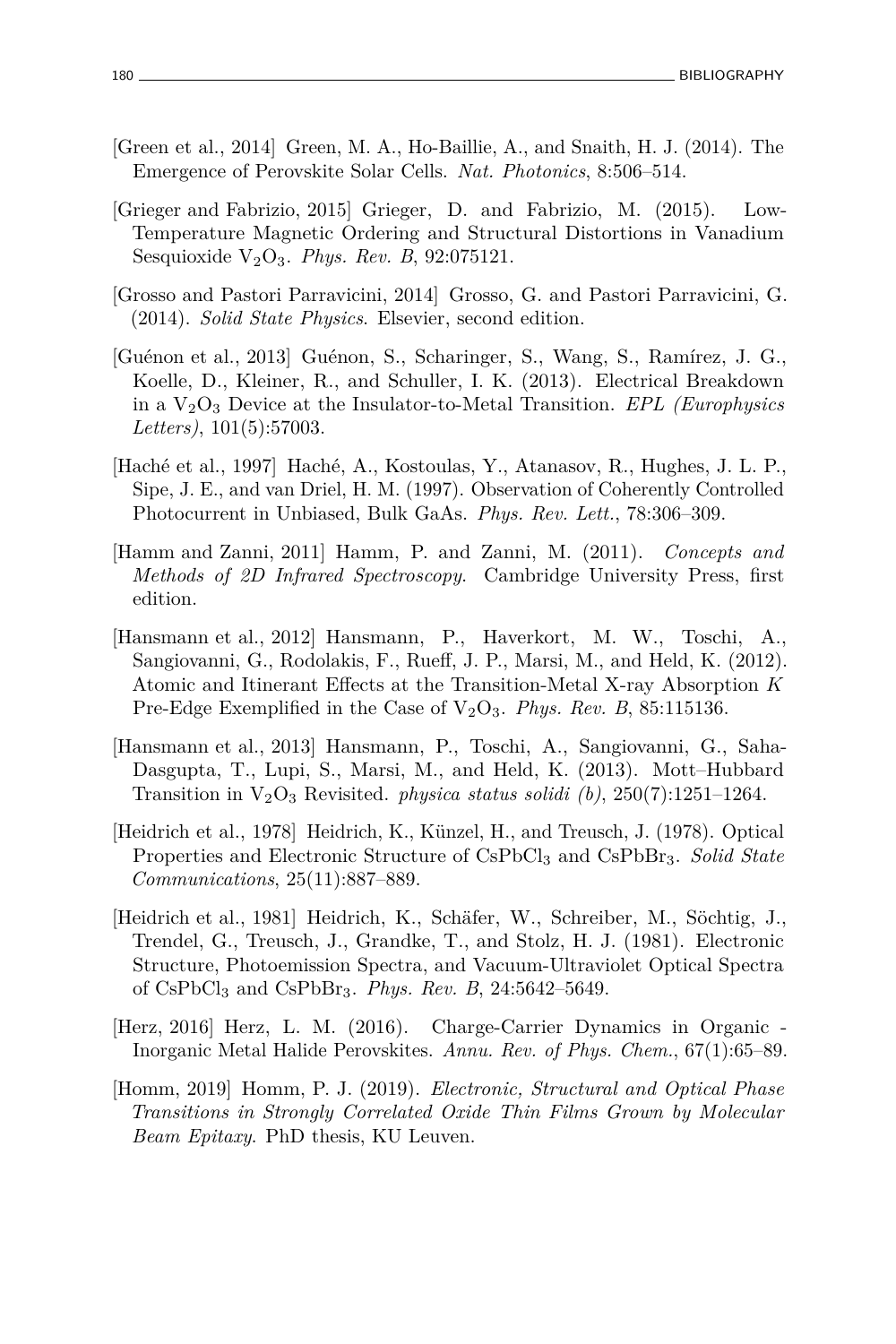- [Horstmann et al., 2020] Horstmann, J. G., Böckmann, H., Wit, B., Kurtz, F., Storeck, G., and Ropers, C. (2020). Coherent Control of a Surface Structural Phase Transition. *Nature*, 583:232–236.
- [Huang et al., 2020] Huang, C., Zhang, C., Xiao, S., Wang, Y., Fan, Y., Liu, Y., Zhang, N., Qu, G., Ji, H., Han, J., Ge, L., Kivshar, Y., and Song, Q. (2020). Ultrafast Control of Vortex Microlasers. *Science*, 367(6481):1018–1021.
- [Hubbard and Flowers, 1963] Hubbard, J. and Flowers, B. H. (1963). Electron Correlations in Narrow Energy Bands. *Proceedings of the Royal Society of London. Series A. Mathematical and Physical Sciences*, 276(1365):238–257.
- [Imada et al., 1998] Imada, M., Fujimori, A., and Tokura, Y. (1998). Metal-Insulator Transitions. *Rev. Mod. Phys.*, 70:1039–1263.
- [Jain et al., 1996] Jain, M., Xia, H., Yin, G. Y., Merriam, A. J., and Harris, S. E. (1996). Efficient Nonlinear Frequency Conversion with Maximal Atomic Coherence. *Phys. Rev. Lett.*, 77:4326–4329.
- [Jang et al., 2015] Jang, D. M., Park, K., Kim, D. H., Park, J., Shojaei, F., Kang, H. S., Ahn, J.-P., Lee, J. W., and Song, J. K. (2015). Reversible Halide Exchange Reaction of Organometal Trihalide Perovskite Colloidal Nanocrystals for Full-Range Band Gap Tuning. *Nano Lett.*, 15(8):5191–5199.
- [Karavitis and Apkarian, 2004] Karavitis, M. and Apkarian, V. A. (2004). Vibrational Coherence of I<sup>2</sup> in Solid Kr. *The Journal of Chemical Physics*, 120(1):292–299.
- [Kittel, 2005] Kittel, C. (2005). *Introduction to Solid State Physics*. John Wiley & Sons, Inc, eighth edition.
- [Klingshirn, 1997] Klingshirn, C. F. (1997). *Semiconductor Optics*. Springer.
- [Kropf et al., 2019] Kropf, C. M., Valli, A., Franceschini, P., Celardo, G. L., Capone, M., Giannetti, C., and Borgonovi, F. (2019). Towards High-Temperature Coherence-Enhanced Transport in Heterostructures of a Few Atomic Layers. *Phys. Rev. B*, 100:035126.
- [Kuwamoto et al., 1980] Kuwamoto, H., Honig, J. M., and Appel, J. (1980). Electrical Properties of the  $(V_{1-x}Cr_x)_2O_3$  System. *Phys. Rev. B*, 22:2626– 2636.
- [Lantz et al., 2017] Lantz, G., Mansart, B., Grieger, D., Boschetto, D., Nilforoushan, N., Papalazarou, E., Moisan, N., Perfetti, L., Jacques, V. L. R., Le Bolloc'h, D., Laulhé, C., Ravy, S., Rueff, J.-P., Glover, T. E., Hertlein, M. P., Hussain, Z., Song, S., Chollet, M., Fabrizio, M., and Marsi, M. (2017).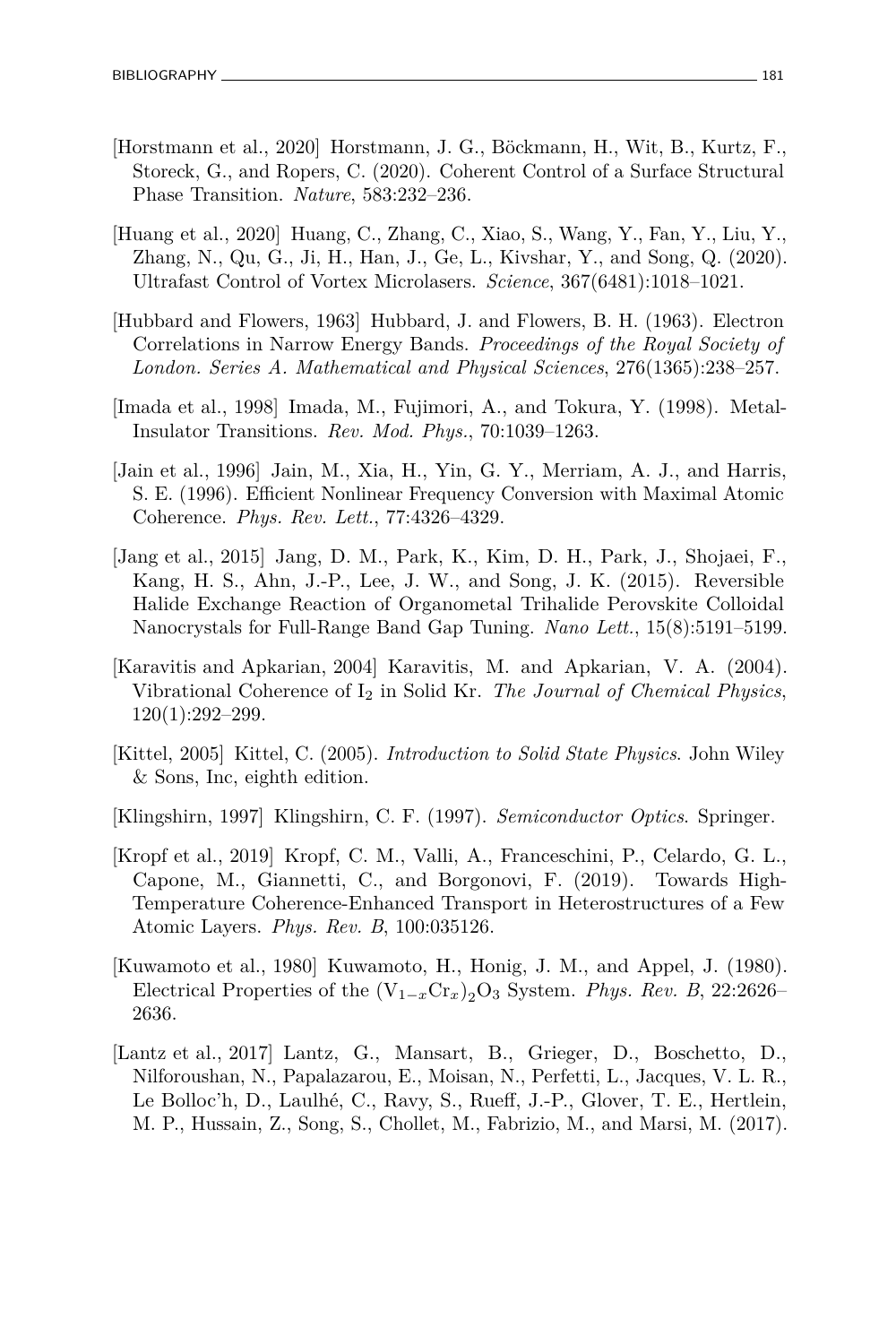Ultrafast Evolution and Transient Phases of a Prototype Out-of-Equilibrium Mott–Hubbard Material. *Nature Communications*, 8:13917.

- [Lee et al., 2005] Lee, J. S., Kim, M. W., and Noh, T. W. (2005). Optical Excitations of Transition-Metal Oxides Under the Orbital Multiplicity Effects. *New Journal of Physics*, 7:147–147.
- [Lin et al., 1987] Lin, W. Z., Fujimoto, L. G., Ippen, E. P., and Logan, R. A. (1987). Femtosecond Carrier Dynamics in GaAs. *Applied Physics Letters*, 50(3):124–126.
- [Liu et al., 2011] Liu, M. K., Pardo, B., Zhang, J., Qazilbash, M. M., Yun, S. J., Fei, Z., Shin, J.-H., Kim, H.-T., Basov, D. N., and Averitt, R. D. (2011). Photoinduced Phase Transitions by Time-Resolved Far-Infrared Spectroscopy in V2O3. *Phys. Rev. Lett.*, 107:066403.
- [Makarov et al., 2019] Makarov, S., Furasova, A., Tiguntseva, E., Hemmetter, A., Berestennikov, A., Pushkarev, A., Zakhidov, A., and Kivshar, Y. (2019). Halide-Perovskite Resonant Nanophotonics. *Adv. Opt. Mater.*, 7(1):1800784.
- [Makarov et al., 2015] Makarov, S., Kudryashov, S., Mukhin, I., Mozharov, A., Milichko, V., Krasnok, A., and Belov, P. (2015). Tuning of Magnetic Optical Response in a Dielectric Nanoparticle by Ultrafast Photoexcitation of Dense Electron-Hole Plasma. *Nano Lett.*, 15(9):6187–6192.
- [Makarov et al., 2017a] Makarov, S. V., Milichko, V., Ushakova, E. V., Omelyanovich, M., Cerdan Pasaran, A., Haroldson, R., Balachandran, B., Wang, H., Hu, W., Kivshar, Y. S., and Zakhidov, A. A. (2017a). Multifold Emission Enhancement in Nanoimprinted Hybrid Perovskite Metasurfaces. *ACS Photonics*, 4(4):728–735.
- [Makarov et al., 2017b] Makarov, S. V., Zalogina, A. S., Tajik, M., Zuev, D. A., Rybin, M. V., Kuchmizhak, A. A., Juodkazis, S., and Kivshar, Y. (2017b). Light-Induced Tuning and Reconfiguration of Nanophotonic Structures. *Laser Photonics Rev.*, 11(5):1700108.
- [Manjappa et al., 2017] Manjappa, M., Srivastava, Y. K., Solanki, A., Kumar, A., Sum, T. C., and Singh, R. (2017). Hybrid Lead Halide Perovskites for Ultrasensitive Photoactive Switching in Terahertz Metamaterial Devices. *Adv. Mater.*, 29(32):1605881.
- [Mannino et al., 2020] Mannino, G., Deretzis, I., Smecca, E., La Magna, A., Alberti, A., Ceratti, D., and Cahen, D. (2020). Temperature-Dependent Optical Band Gap in CsPbBr3, MAPbBr3, and FAPbBr<sup>3</sup> Single Crystals. *J. Phys. Chem. Lett.*, 11:2490.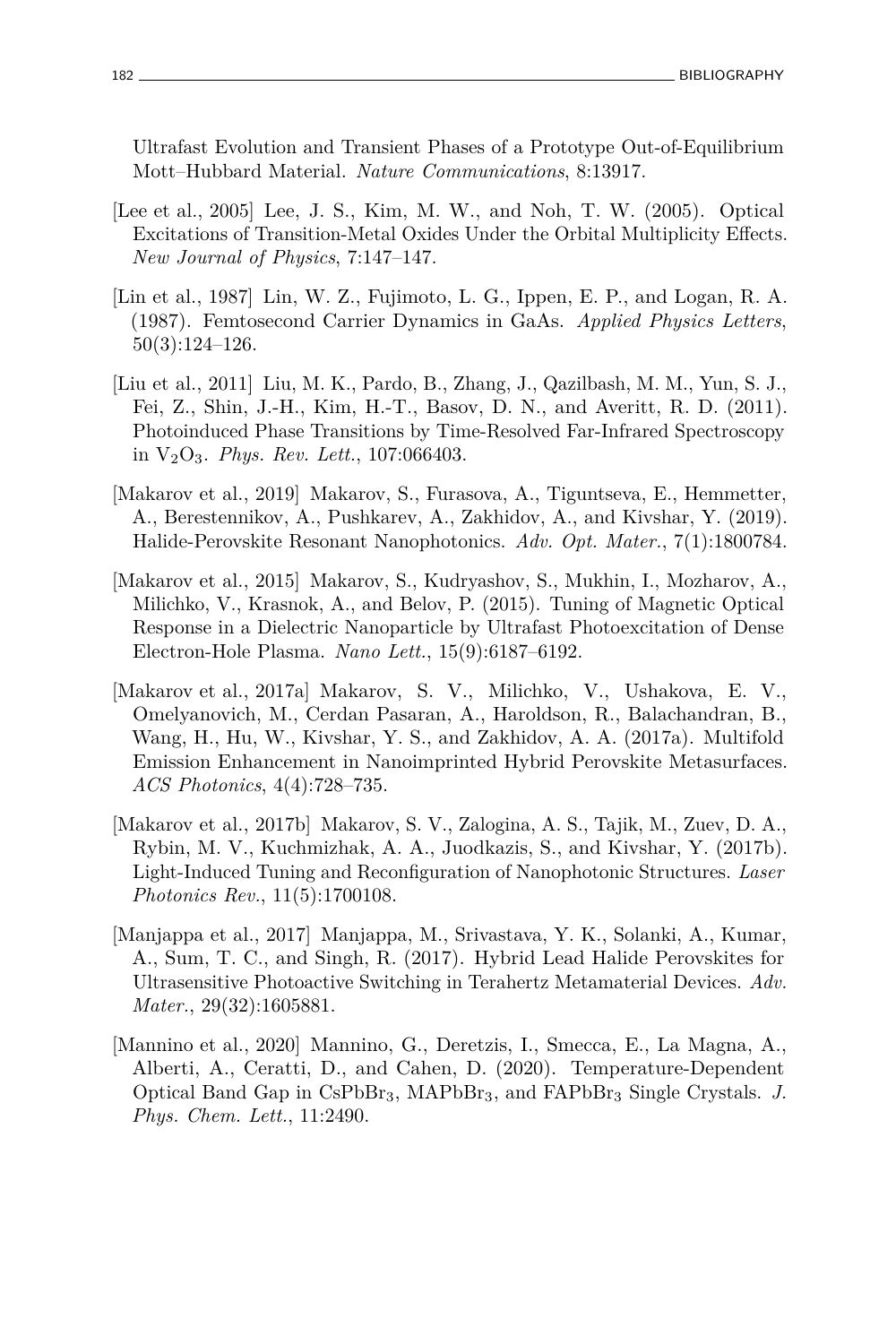- [Manser and Kamat, 2014] Manser, J. S. and Kamat, P. V. (2014). Band Filling with Free Charge Carriers in Organometal Halide Perovskites. *Nat. Photonics*, 8:737.
- [Maragkou, 2015] Maragkou, M. (2015). Ultrafast Responses. *Nat. Mater.*, 14(11):1086.
- [Markovich et al., 2014] Markovich, D. L., Ginzburg, P., Samusev, A., Belov, P. A., and Zayats, A. V. (2014). Magnetic Dipole Radiation Tailored by Substrates: Numerical Investigation. *Opt. Express*, 22(9):10693–10702.
- [McWhan et al., 1973] McWhan, D. B., Menth, A., Remeika, J. P., Brinkman, W. F., and Rice, T. M. (1973). Metal-Insulator Transitions in Pure and Doped V2O3. *Phys. Rev. B*, 7:1920–1931.
- [McWhan and Remeika, 1970] McWhan, D. B. and Remeika, J. P. (1970). Metal-Insulator Transition in  $(V_{1-x}Cr_x)_2O_3$ . *Phys. Rev. B*, 2:3734–3750.
- [McWhan et al., 1969] McWhan, D. B., Rice, T. M., and Remeika, J. P. (1969). Mott Transition in Cr-Doped V2O3. *Phys. Rev. Lett.*, 23:1384–1387.
- [Mie, 1908] Mie, G. (1908). Beiträge zur Optik trüber Medien, speziel kolloidaler Metallösungen. *Ann. Phys.*, 25:377–445.
- [Milot et al., 2015] Milot, R. L., Eperon, G. E., Snaith, H. J., Johnston, M. B., and Herz, L. M. (2015). Temperature-Dependent Charge-Carrier Dynamics in CH3NH3PbI<sup>3</sup> Perovskite Thin Films. *Adv. Funct. Mater.*, 25(39):6218–6227.
- [Morrison et al., 2014] Morrison, V. R., Chatelain, R. P., Tiwari, K. L., Hendaoui, A., Bruhács, A., Chaker, M., and Siwick, B. J. (2014). A Photoinduced Metal-like Phase of Monoclinic  $\rm{VO}_2$  Revealed by Ultrafast Electron Diffraction. *Science*, 346(6208):445–448.
- [Moss, 1954] Moss, T. (1954). The Interpretation of the Properties of Indium Antimonide. *Proc. Phys. Soc., B*, 67(306):775–782.
- [Mott, 1949] Mott, N. F. (1949). The Basis of the Electron Theory of Metals, with Special Reference to the Transition Metals. *Proc. Phys. Soc. A*, 62(7):416– 422.
- [Nardi et al., 2009] Nardi, D., Banfi, F., Giannetti, C., Revaz, B., Ferrini, G., and Parmigiani, F. (2009). Pseudosurface Acoustic Waves in Hypersonic Surface Phononic Crystals. *Phys. Rev. B*, 80:104119.
- [Nardi et al., 2011] Nardi, D., Travagliati, M., Siemens, M. E., Li, Q., Murnane, M. M., Kapteyn, H. C., Ferrini, G., Parmigiani, F., and Banfi, F. (2011). Probing Thermomechanics at the Nanoscale: Impulsively Excited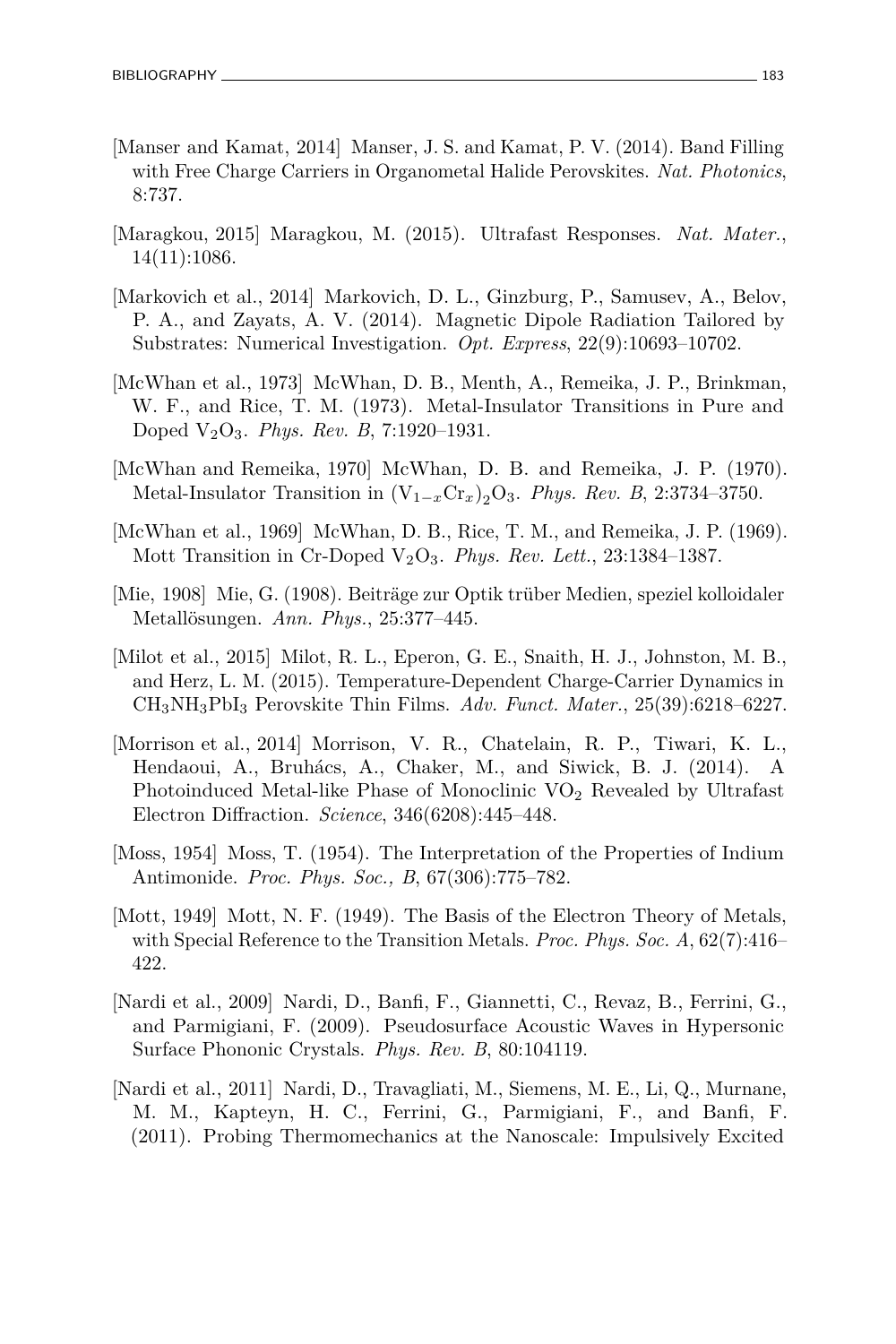Pseudosurface Acoustic Waves in Hypersonic Phononic Crystals. *Nano Lett.*, 11:4126–4133.

- [Nessler et al., 1998a] Nessler, W., Ogawa, S., Nagano, H., Petek, H., Shimoyama, J., Nakayama, Y., and Kishio, K. (1998a). Energy Relaxation and Dephasing Times of Excited Electrons in  $Bi_2Sr_2CaCu_2O_{8+\delta}$  from Interferometric 2-Photon Time-Resolved Photoemission. *Journal of Electron Spectroscopy and Related Phenomena*, 88-91:495–501. Proceedings of the Seventh International Conference on Electron Spectroscopy.
- [Nessler et al., 1998b] Nessler, W., Ogawa, S., Nagano, H., Petek, H., Shimoyama, J., Nakayama, Y., and Kishio, K. (1998b). Femtosecond Time-Resolved Study of the Energy and Temperature Dependence of Hot-Electron Lifetimes in  $Bi_2Sr_2CaCu_2O_{8+\delta}$ . *Phys. Rev. Lett.*, 81:4480-4483.
- [Nilsson, 1978] Nilsson, N. G. (1978). Empirical Approximations for the Fermi Energy in a Semiconductor with Parabolic Bands. *Appl. Phys. Lett.*, 33(7):653– 654.
- [Nuernberger et al., 2007] Nuernberger, P., Vogt, G., Brixner, T., and Gerber, G. (2007). Femtosecond Quantum Control of Molecular Dynamics in the Condensed Phase. *Phys. Chem. Chem. Phys.*, 9:2470–2497.
- [Ogasawara et al., 2001] Ogasawara, T., Kimura, T., Ishikawa, T., Kuwata-Gonokami, M., and Tokura, Y. (2001). Dynamics of Photoinduced Melting of Charge/Orbital Order in a Layered Manganite La<sub>0.5</sub>Sr<sub>1.5</sub>MnO<sub>4</sub>. *Phys. Rev. B*, 63:113105.
- [Ogasawara et al., 2002] Ogasawara, T., Tobe, K., Kimura, T., Okamoto, H., and Tokura, Y. (2002). Photo-Induced Dynamics of Charge/Orbital Order in Perovskite Manganite Nd0*.*5Ca0*.*5MnO3. *Journal of the Physical Society of Japan*, 71(10):2380–2383.
- [Ogawa et al., 1997] Ogawa, S., Nagano, H., Petek, H., and Heberle, A. P. (1997). Optical Dephasing in Cu(111) Measured by Interferometric Two-Photon Time-Resolved Photoemission. *Phys. Rev. Lett.*, 78:1339–1342.
- [Ou et al., 2011] Ou, J. Y., Plum, E., Jiang, L., and Zheludev, N. I. (2011). Reconfigurable Photonic Metamaterials. *Nano Letters*, 11:2142–2144.
- [Paik et al., 2014] Paik, T., Hong, S.-H., Gaulding, E. A., Caglayan, H., Gordon, T. R., Engheta, N., Kagan, C. R., and Murray, C. B. (2014). Solution-Processed Phase-Change VO<sup>2</sup> Metamaterials from Colloidal Vanadium Oxide (VO*x*) Nanocrystals. *ACS Nano*, 8:797–806.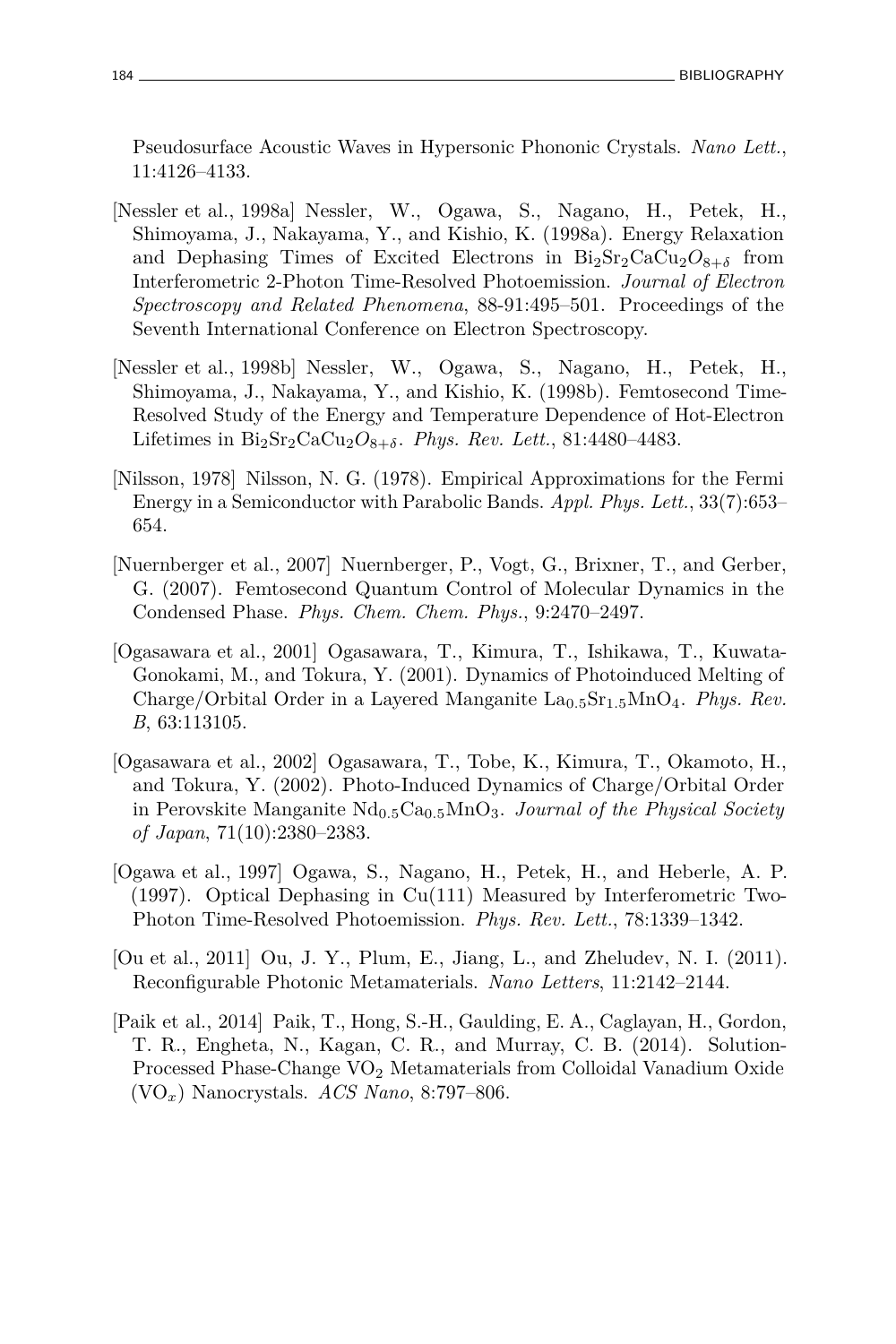- [Palmieri et al., 2020] Palmieri, T., Baldini, E., Steinhoff, A., Akrap, A., Kollár, M., Horváth, E., Forró, L., Jahnke, F., and Chergui, M. (2020). Mahan Excitons in Room-Temperature Methylammonium Lead Bromide Perovskites. *Nat. Comm.*, 11(1):850.
- [Papoff and Hourahine, 2011] Papoff, F. and Hourahine, B. (2011). Geometrical Mie Theory for Resonances in Nanoparticles of any Shape. *Opt. Express*, 19(22):21432–21444.
- [Park et al., 2000] Park, J.-H., Tjeng, L. H., Tanaka, A., Allen, J. W., Chen, C. T., Metcalf, P., Honig, J. M., de Groot, F. M. F., and Sawatzky, G. A. (2000). Spin and Orbital Occupation and Phase Transitions in  $V_2O_3$ . *Phys. Rev. B*, 61:11506–11509.
- [Perri, 2021] Perri, A. (2021). Visible and Near-Infrared Fourier Transform Spectroscopy with a Common-Path Interferometer. *Journal of Physics B: Atomic, Molecular and Optical Physics*, 54(11):113001.
- [Peruch et al., 2017] Peruch, S., Neira, A., Wurtz, G. A., Wells, B., Podolskiy, V. A., and Zayats, A. V. (2017). Geometry Defines Ultrafast Hot-Carrier Dynamics and Kerr Nonlinearity in Plasmonic Metamaterial Waveguides and Cavities. *Adv. Opt. Mater.*, 5(15):1700299.
- [Petek et al., 1997] Petek, H., Heberle, A. P., Nessler, W., Nagano, H., Kubota, S., Matsunami, S., Moriya, N., and Ogawa, S. (1997). Optical Phase Control of Coherent Electron Dynamics in Metals. *Phys. Rev. Lett.*, 79:4649–4652.
- [Petek and Ogawa, 1997] Petek, H. and Ogawa, S. (1997). Femtosecond Time-Resolved Two-Photon Photoemission Studies of Electron Dynamics in Metals. *Progress in Surface Science*, 56(4):239–310.
- [Polli et al., 2010] Polli, D., Brida, D., Mukamel, S., Lanzani, G., and Cerullo, G. (2010). Effective Temporal Resolution in Pump-Probe Spectroscopy with Strongly Chirped Pulses. *Phys. Rev. A*, 82:053809.
- [Potter et al., 1992] Potter, E. D., Herek, J. L., Pedersen, S., Liu, Q., and Zewail, A. H. (1992). Femtosecond Laser Control of a Chemical Reaction. *Nature*, 355:66–68.
- [Preda et al., 2016] Preda, F., Kumar, V., Crisafi, F., del Valle, D. G. F., Cerullo, G., and Polli, D. (2016). Broadband Pump-Probe Spectroscopy at 20-MHz Modulation Frequency. *Opt. Lett.*, 41:2970–2973.
- [Preda et al., 2017] Preda, F., Oriana, A., Rehault, J., Lombardi, L., Ferrari, A. C., Cerullo, G., and Polli, D. (2017). Linear and Nonlinear Spectroscopy by a Common-Path Birefringent Interferometer. *IEEE J. Sel. Top. Quant.*, 23(3):88–96.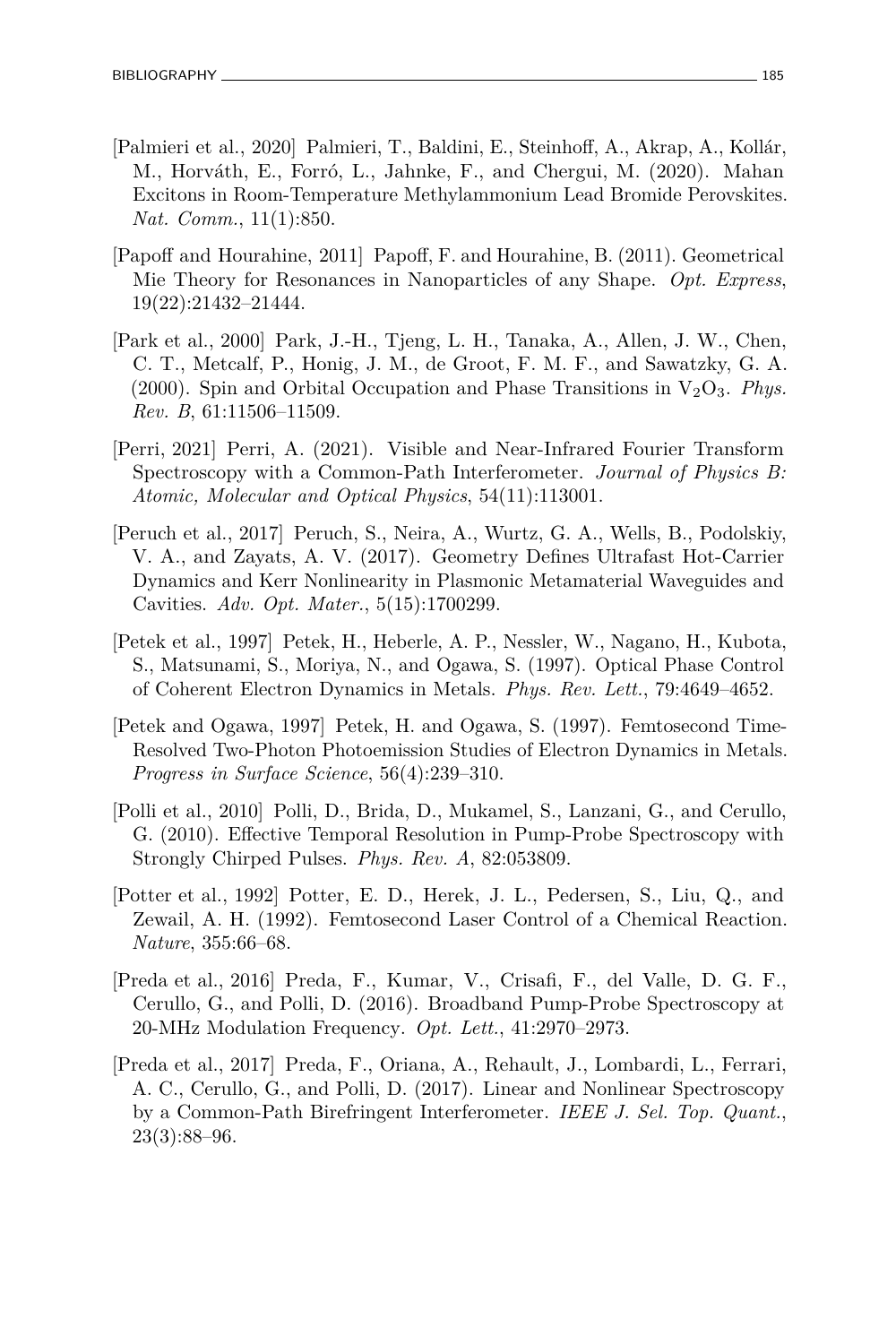- [Price et al., 2015] Price, M. B., Butkus, J., Jellicoe, Tom C.and Sadhanala, A., Briane, A., Halpert, J. E., Broch, K., Hodgkiss, J. M., Hodgkiss, J. M., Friend, R. H., and Deschler, F. (2015). Hot-Carrier Cooling and Photoinduced Refractive Index Changes in Organic-Inorganic Lead Halide. *Nat. Comm.*, 6 I:8420.
- [Protesescu et al., 2015] Protesescu, L., Yakunin, S., Bodnarchuk, M. I., Krieg, F., Caputo, R., Hendon, C. H., Yang, R. X., Walsh, A., and Kovalenko, M. V. (2015). Nanocrystals of Cesium Lead Halide Perovskites (CsPbX<sub>3</sub>, X = Cl, Br and I): Novel Optoelectronic Materials Showing Bright Emission with Wide Color Gamut. *Nano Lett.*, 15(6):3692–3696.
- [Qazilbash et al., 2008] Qazilbash, M. M., Schafgans, A. A., Burch, K. S., Yun, S. J., Chae, B. G., Kim, B. J., Kim, H. T., and Basov, D. N. (2008). Electrodynamics of the Vanadium Oxides VO<sup>2</sup> and V2O3. *Phys. Rev. B*, 77:115121.
- [Rainò et al., 2018] Rainò, G., Becker, M. A., Bodnarchuk, M. I., Mahrt, R. F., Kovalenko, M. V., and Stöferle, T. (2018). Superfluorescence from Lead Halide Perovskite Quantum Dot Superlattices. *Nature*, 563:671–675.
- [Reutzel et al., 2019] Reutzel, M., Li, A., and Petek, H. (2019). Coherent Two-Dimensional Multiphoton Photoelectron Spectroscopy of Metal Surfaces. *Phys. Rev. X*, 9:011044.
- [Richter et al., 2017] Richter, J. M., Branchi, F., Valduga de Almeida Camargo, F., Zhao, B., Friend, R. H., Cerullo, G., and Deschler, F. (2017). Ultrafast Carrier Thermalization in Lead Iodide Perovskite Probed with Two-Dimensional Electronic Spectroscopy. *Nat. Comm.*, 8(1):376.
- [Rodová et al., 2003] Rodová, M., Brožek, J., Knížek, K., and Nitsch, K. (2003). Phase Transitions in Ternary Caesium Lead Bromide. *Journal of Thermal Analysis and Calorimetry*, 71:667.
- [Ronchi, 2020] Ronchi, A. (2020). *Photo-Transient Metallization Dynamics in the Strongly Correlated Oxide V*2*O*3*: a Temporally and Spatially Resolved Perspective*. PhD thesis, KU Leuven.
- [Ronchi et al., 2021] Ronchi, A., Franceschini, P., De Poli, A., Homm, P., Fitzpatrick, A., Maccherozzi, F., Ferrini, G., Banfi, F., Dhesi, S. S., Menghini, M., Fabrizio, M., Locquet, J.-P., and Giannetti, C. (2021). Nanoscale Self-Organisation in Mott Insulators: a Richness in Disguise. *ArXiv: 2109.05116v1*.
- [Ronchi et al., 2018] Ronchi, A., Franceschini, P., Fanfarillo, L., Homm, P., Menghini, M., Peli, S., Ferrini, G., Banfi, F., Cilento, F., Damascelli, A.,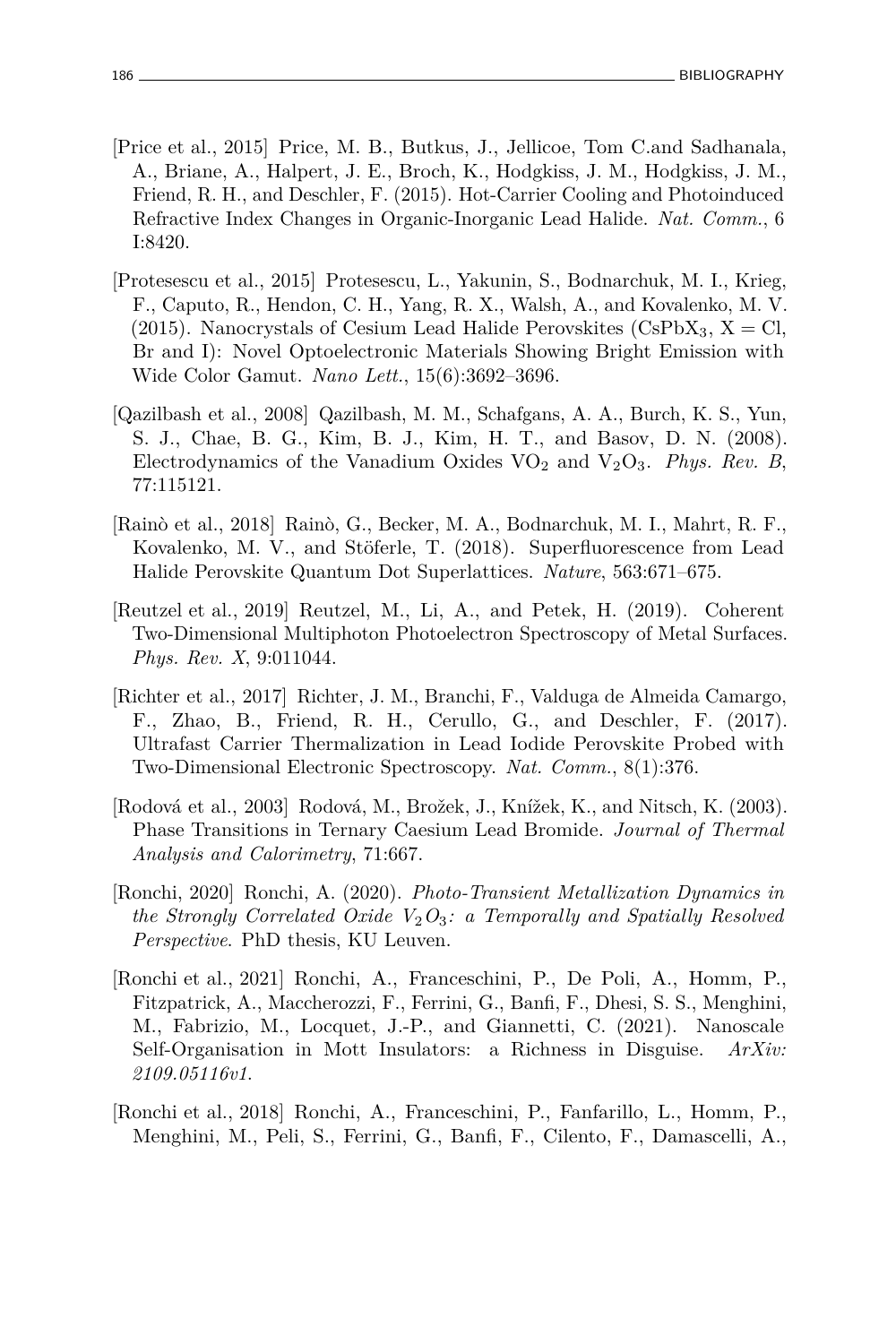Parmigiani, F., Locquet, J.-P., Fabrizio, M., Capone, M., and Giannetti, C. (2018). Ultrafast Orbital Manipulation and Mott Physics in Multi-Band Correlated Materials. *Ultrafast Phenomena and Nanophotonics XXII*, 10530:77–93.

- [Ronchi et al., 2019] Ronchi, A., Homm, P., Menghini, M., Franceschini, P., Maccherozzi, F., Banfi, F., Ferrini, G., Cilento, F., Parmigiani, F., Dhesi, S. S., Fabrizio, M., Locquet, J.-P., and Giannetti, C. (2019). Early-Stage Dynamics of Metallic Droplets Embedded in the Nanotextured Mott Insulating Phase of V2O3. *Phys. Rev. B*, 100:075111.
- [Rossi et al., 2018] Rossi, D., Wang, H., Dong, Y., Qiao, T., Qian, X., and Son, D. H. (2018). Light-Induced Activation of Forbidden Exciton Transition in Strongly Confined Perovskite Quantum Dots. *ACS Nano*, 12(12):12436–12443.
- [Rozier et al., 2002] Rozier, P., Ratuszna, A., and Galy, J. (2002). Comparative Structural and Electrical Studies of V2O<sup>3</sup> and V2−*x*Ni*x*O<sup>3</sup> (0 *< x <* 0.75) Solid Solution. *Zeitschrift für anorganische und allgemeine Chemie*, 628(5):1236– 1242.
- [Réhault et al., 2014] Réhault, J., Maiuri, M., Oriana, A., and Cerullo, G. (2014). Two-Dimensional Electronic Spectroscopy with Birefringent Wedges. *Review of Scientific Instruments*, 85(12):123107.
- [Sandri and Fabrizio, 2015] Sandri, M. and Fabrizio, M. (2015). Nonequilibrium Gap Collapse Near a First-Order Mott Transition. *Phys. Rev. B*, 91:115102.
- [Schiffrin et al., 2013] Schiffrin, A., Paasch-Colberg, T., Karpowicz, N., Apalkov, V., Gerster, D., Mühlbrandt, S., Korbman, M., Reichert, J., Schultze, M., Holzner, S., Barth, J. V., Kienberger, R., Ernstorfer, R., Yakovlev, V. S., Stockman, M. I., and Krausz, F. (2013). Optical-Field-Induced Current in Dielectrics. *Nature*, 493:70–74.
- [Schoenlein et al., 1987] Schoenlein, R. W., Lin, W. Z., Ippen, E. P., and Fujimoto, J. G. (1987). Femtosecond Hot-Carrier Energy Relaxation in GaAs. *Applied Physics Letters*, 51(18):1442–1444.
- [Shaltout et al., 2019] Shaltout, A. M., Lagoudakis, K. G., van de Groep, J., Kim, S. J., Vučković, J., Shalaev, V. M., and Brongersma, M. L. (2019). Spatiotemporal Light Control with Frequency-Gradient Metasurfaces. *Science*, 365(6451):374–377.
- [Shcherbakov et al., 2017] Shcherbakov, M. R., Liu, S., Zubyuk, V. V., Vaskin, A., Vabishchevich, P. P., Keeler, G., Pertsch, T., Dolgova, T. V., Staude, I., Brener, I., and Fedyanin, A. A. (2017). Ultrafast All-Optical Tuning of Direct-Gap Semiconductor Metasurfaces. *Nat. Comm.*, 8(1):17.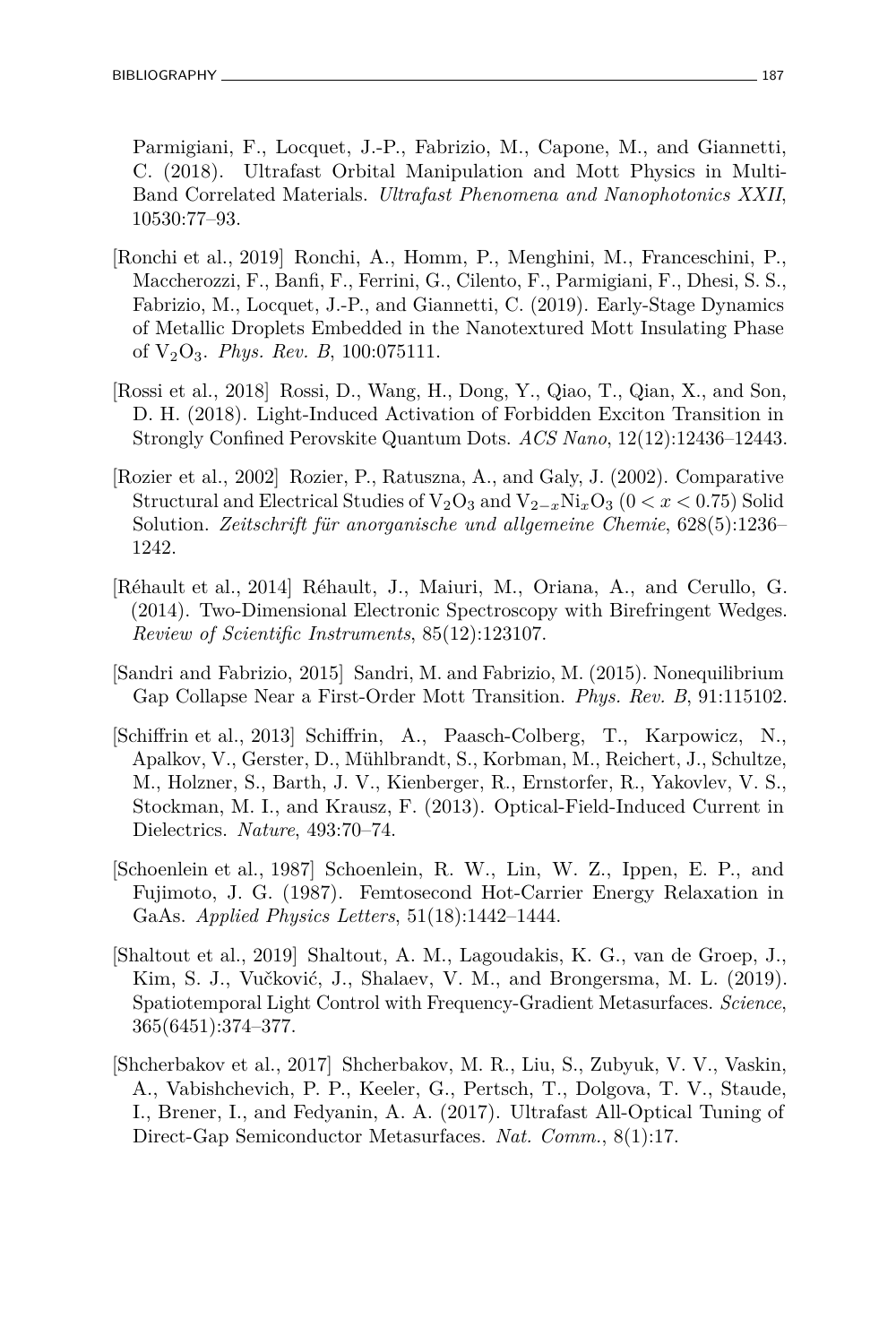- [Shcherbakov et al., 2014] Shcherbakov, M. R., Neshev, D. N., Hopkins, B., Shorokhov, A. S., Staude, I., Melik-Gaykazyan, E. V., , Decker, M., Ezhov, A. A., Miroshnichenko, A. E., Brener, I., Fedyanin, A. A., and Kivshar, Y. S. (2014). Enhanced Third-Harmonic Generation in Silicon Nanoparticles Driven by Magnetic Response. *Nano Lett.*, 14:6488–6492.
- [Shcherbakov et al., 2015] Shcherbakov, M. R., Vabishchevich, P. P., Shorokhov, A. S., Chong, K. E., Choi, D.-Y., Staude, I., Miroshnichenko, A. E., Neshev, D. N., Fedyanin, A. A., and Kivshar, Y. S. (2015). Ultrafast All-Optical Switching with Magnetic Resonances in Nonlinear Dielectric Nanostructures. *Nano Lett.*, 15(10):6985–6990.
- [Sheng et al., 2015] Sheng, C., Zhang, C., Zhai, Y., Mielczarek, K., Wang, W., Ma, W., Zakhidov, A., and Vardeny, Z. V. (2015). Exciton *versus* Free Carrier Photogeneration in Organometal Trihalide Perovskites Probed by Broadband Ultrafast Polarization Memory Dynamics. *Phys. Rev. Lett.*, 114:116601.
- [Soukoulis and Wegener, 2011] Soukoulis, C. M. and Wegener, M. (2011). Past Achievements and Future Challenges in the Development of Three-Dimensional Photonic Metamaterials. *Nat. Photonics*, 5(9):523–530.
- [Staude and Schilling, 2017] Staude, I. and Schilling, J. (2017). Metamaterial-Inspired Silicon Nanophotonics. *Nature Photonics*, 11:274–284.
- [Stern, 1964] Stern, F. (1964). Dispersion of the Index of Refraction near the Absorption Edge of Semiconductors. *Phys. Rev.*, 133:A1653–A1664.
- [Stewart et al., 2012] Stewart, M. K., Brownstead, D., Wang, S., West, K. G., Ramirez, J. G., Qazilbash, M. M., Perkins, N. B., Schuller, I. K., and Basov, D. N. (2012). Insulator-to-Metal Transition and Correlated Metallic State of V2O<sup>3</sup> Investigated by Optical Spectroscopy. *Phys. Rev. B*, 85:205113.
- [Sugano et al., 1970] Sugano, S., Tanabe, Y., and Kamimura, H. (1970). *Multiplets of Transition-Metal ions in Cristals*. New York:Academic.
- [Sundaram and Mazur, 2002] Sundaram, S. K. and Mazur, E. (2002). Inducing and Probing Non-Thermal Transitions in Semiconductors Using Femtosecond Laser Pulses. *Nature Materials*, 1:217–224.
- [Svelto, 1998] Svelto, O. (1998). *Principles of Lasers*. Springer, fourth edition.
- [Szarka et al., 1995] Szarka, A. Z., Pugliano, N., Palit, D. K., and Hochstrasser, R. M. (1995). Vibrational Coherence in the Solution Phase Photoisomerization Reaction of cis-stilbene. *Chemical Physics Letters*, 240(1):25–30.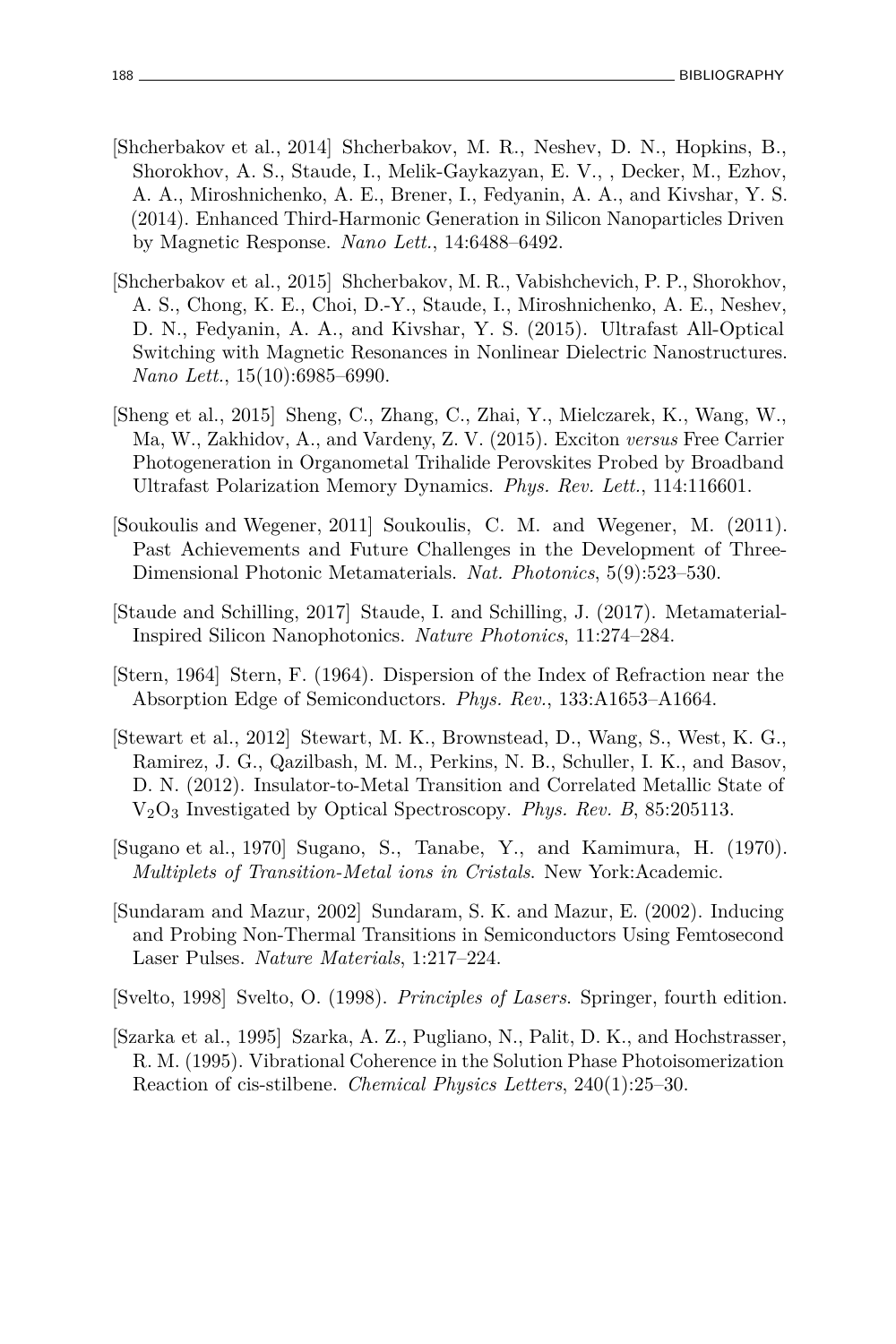- [Tamming et al., 2019] Tamming, R. R., Butkus, J., Price, M. B., Vashishtha, P., Prasad, S. K. K., Halpert, J. E., Chen, K., and Hodgkiss, J. M. (2019). Ultrafast Spectrally Resolved Photoinduced Complex Refractive Index Changes in CsPbX<sup>3</sup> Perovskites. *ACS Photonics*, 6(2):345–350.
- [Tannor and Rice, 1985] Tannor, D. J. and Rice, S. A. (1985). Control of Selectivity of Chemical Reaction via Control of Wave Packet Evolution. *The Journal of Chemical Physics*, 83(10):5013–5018.
- [Tenailleau et al., 2003] Tenailleau, C., Suard, E., Rodriguez-Carvajal, J., Gibaud, A., and Lacorre, P. (2003). Effect of Doping and Temperature on the Crystal Structure of  $(V_{1-x} M_{0x})_2 O_3$  Above and Below the Metal/Insulator Transition. *Journal of Solid State Chemistry*, 174(2):431–440.
- [Tiguntseva et al., 2018a] Tiguntseva, E. Y., Baranov, D. G., Pushkarev, A. P., Munkhbat, B., Komissarenko, F., Franckevicius, M., Zakhidov, A. A., Shegai, T., Kivshar, Y. S., and Makarov, S. V. (2018a). Tunable Hybrid Fano Resonances in Halide Perovskite Nanoparticles. *Nano Lett.*, 18(9):5522–5529.
- [Tiguntseva et al., 2018b] Tiguntseva, E. Y., Zograf, G. P., Komissarenko, F. E., Zuev, D. A., Zakhidov, A. A., Makarov, S. V., and Kivshar, Y. S. (2018b). Light-Emitting Halide Perovskite Nanoantennas. *Nano Lett.*, 18(2):1185– 1190.
- [Tinkham, 1964] Tinkham, M. (1964). *Group Theory and Quantum Mechanics*. Dover Pulication, Inc., Mineola, New York.
- [Tokura, 2003] Tokura, Y. (2003). Correlated-Electron Physics in Transition-Metal Oxides. *Physics Today*, 56(7):50–55.
- [Tokura et al., 2017] Tokura, Y., Kawasaki, M., and Nagaosa, N. (2017). Emergent Functions of Quantum Materials. *Nature Physics*, 13:1056–1068.
- [Tollerud and Davis, 2017] Tollerud, J. O. and Davis, J. A. (2017). Coherent Multi-Dimensional Spectroscopy: Experimental Considerations, Direct Comparisons and New Capabilities. *Progress in Quantum Electronics*, 55:1– 34.
- [Tsen, 2001] Tsen, K.-T., editor (2001). *Ultrafast Phenomena in Semiconductors*. Springer. Chapter 5. van Driel H.M., Sipe J.E. Coherence Control of Photocurrents in Semiconductors.
- [Tzarouchis and Sihvola, 2018] Tzarouchis, D. and Sihvola, A. (2018). Light Scattering by a Dielectric Sphere: Perspectives on the Mie Resonances. *Appl. Sci.*, 8:184.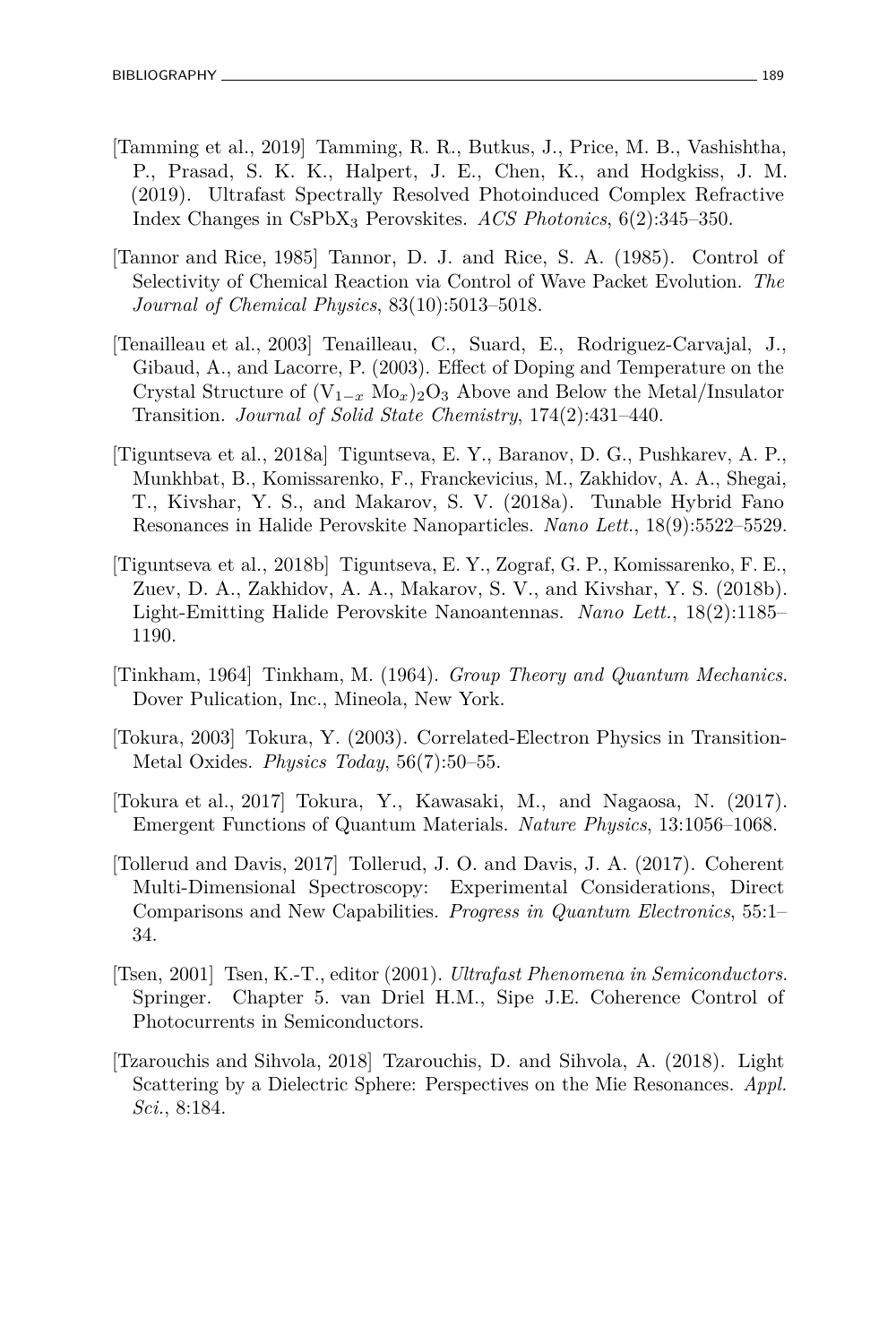- [Vidas et al., 2020] Vidas, L., Schick, D., Martínez, E., Perez-Salinas, D., Ramos-Álvarez, A., Cichy, S., Batlle-Porro, S., Johnson, A. S., Hallman, K. A., Haglund, R. F., and Wall, S. (2020). Does VO<sub>2</sub> Host a Transient Monoclinic Metallic Phase? *Phys. Rev. X*, 10:031047.
- [Wall et al., 2012] Wall, S., Wegkamp, D., Foglia, L., Appavoo, K., Nag, J., Haglund, R., Stähler, J., and Wolf, M. (2012). Ultrafast Changes in Lattice Symmetry Probed by Coherent Phonons. *Nature Communications*, 3:721.
- [Weber, 2001] Weber, M. J. (2001). *Handbook of Optical Materials*. CRC Press.
- [Wehrenfennig et al., 2014] Wehrenfennig, C., Eperon, G. E., Johnston, M. B., Snaith, H. J., and Herz, L. M. (2014). High Charge Carrier Mobilities and Lifetimes in Organolead Trihalide Perovskites. *Adv. Mater.*, 26(10):1584–1589.
- [Weiner, 2009] Weiner, A. M. (2009). *Ultrafast Optics*. John Wiley & Sons.
- [Yang et al., 2015a] Yang, W. S., Noh, J. H., Jeon, N. J., Kim, Y. C., Ryu, S., Seo, J., and Seok, S. I. (2015a). High-Performance Photovoltaic Perovskite Layers Fabricated through Intramolecular Exchange. *Science*, 348(6240):1234– 1237.
- [Yang et al., 2015b] Yang, Y., Ostrowski, D. P., France, R. M., Zhu, K., van de Lagemaat, J., Luther, J. M., and Beard, M. C. (2015b). Observation of a Hot-Phonon Bottleneck in Lead-Iodide Perovskites. *Nat. Photonics*, 10:53–59.
- [Yariv, 1989] Yariv, A. (1989). *Quantum Electronics*. John Wiley & Sons, INC., third edition.
- [Zhang et al., 2020a] Zhang, B., Goldoni, L., Lambruschini, C., Moni, L., Imran, M., Pianetti, A., Pinchetti, V., Brovelli, S., De Trizio, L., and Manna, L.  $(2020a)$ . Stable and Size Tunable CsPbBr<sub>3</sub> Nanocrystals Synthesized with Oleylphosphonic Acid. *Nano Lett.*, 20:8847–8853.
- [Zhang and Averitt, 2014] Zhang, J. and Averitt, R. (2014). Dynamics and Control in Complex Transition Metal Oxides. *Annual Review of Materials Research*, 44(1):19–43.
- [Zhang et al., 2020b] Zhang, X., Qian, Y., Ling, X., Wang, Y., Zhang, Y., Shi, J., Shi, Y., Yuan, J., and Ma, W. (2020b). *α*-CsPbBr<sup>3</sup> Perovskite Quantum Dots for Application in Semitransparent Photovoltaics. *ACS Appl. Mater. Interfaces*, 12:27307–27315.
- [Zheltikov, 2006] Zheltikov, A. M. (2006). Let There Be White Light: Supercontinuum Generation by Ultrashort Laser Pulses. *Physics-Uspekhi*, 49(6):605.